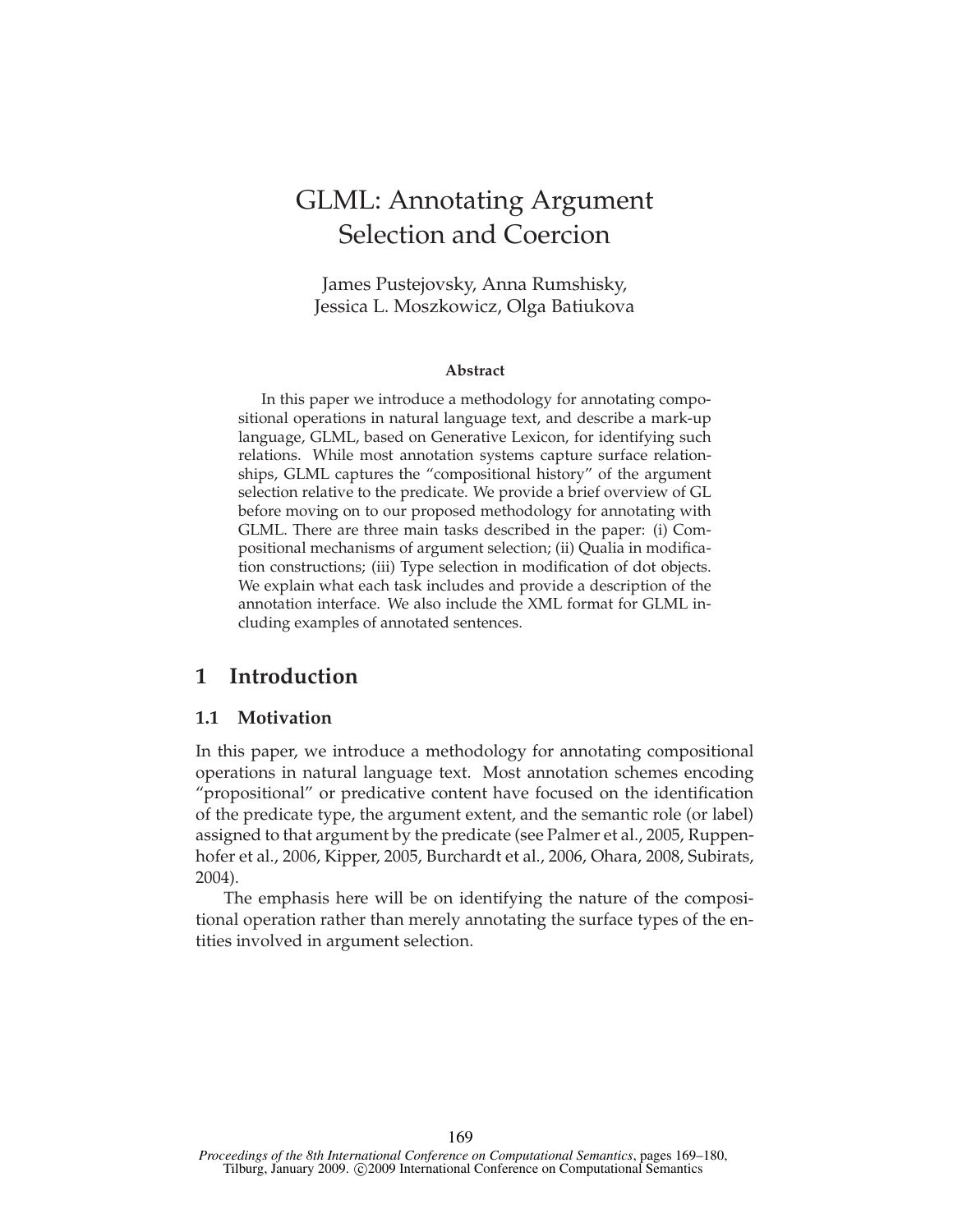Consider the well-known example below. The distinction in semantic types appearing as subject in (1) is captured by entity typing, but not by any sense tagging from, e.g., FrameNet (Ruppenhofer et al., 2006) or PropBank (Palmer et al., 2005).

- (1) a. Mary called yesterday.
	- b. The Boston office called yesterday.

While this has been treated as *type coercion* or *metonymy* in the literature (cf. Hobbs et al., 1993 , Pustejovsky, 1991, Nunberg, 1979, Egg, 2005), the point here is that an annotation using frames associated with verb senses should treat the sentences on par with one another. Yet this is not possible if the entity typing given to the subject in (1a) is HUMAN and that given for (1b) is ORGANIZATION.

The SemEval Metonymy task (Markert and Nissim, 2007) was a good attempt to annotate such metonymic relations over a larger data set. This task involved two types with their metonymic variants:

(2) i. **Categories for Locations**: literal, place-for-people, place-for-event, place-for-product;

ii. **Categories for Organizations**: literal, organization-for-members, organization-for-event, organization-for-product, organization-for-facility.

One of the limitations with this approach, however, is that, while appropriate for these specialized metonymy relations, the annotation specification and resulting corpus are not an informative guide for extending the annotation of argument selection more broadly.

In fact, the metonymy example in (1) is an instance of a much more pervasive phenomenon of type shifting and coercion in argument selection. For example, in (3) below, the sense annotation for the verb *enjoy* should arguably assign similar values to both (3a) and (3b).

- (3) a. Mary enjoyed drinking her beer .
	- b. Mary enjoyed <u>her beer</u>.

The consequence of this, however, is that, under current sense and role annotation strategies, the mapping to a syntactic realization for a given sense is made more complex, and is, in fact, perplexing for a clustering or learning algorithm operating over subcategorization types for the verb.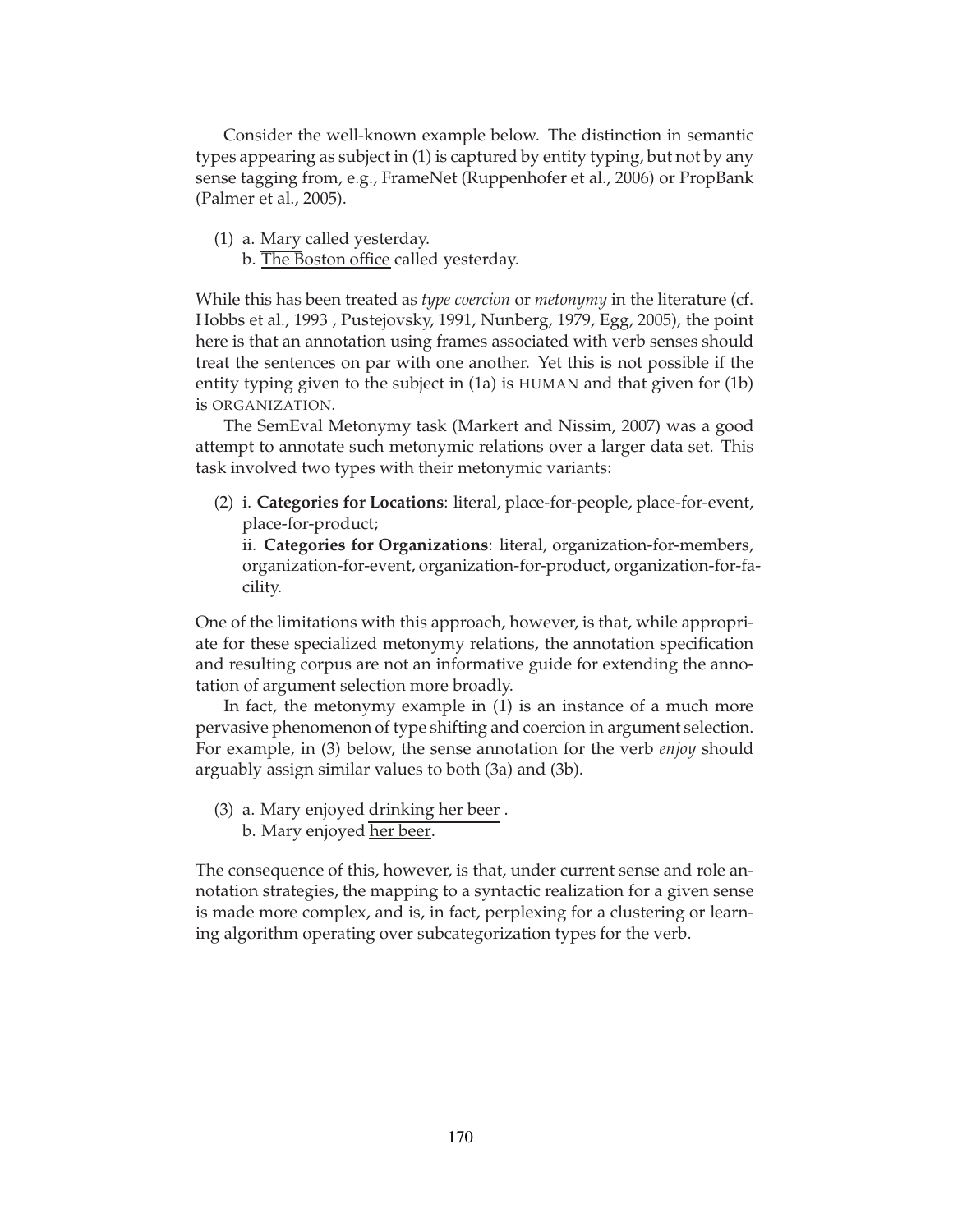## **1.2 Theoretical Preliminaries**

The theoretical foundations for compositional operations within the sentence have long been developed in considerable detail. Furthermore, type shifting and type coercion operations have been recognized as playing an important role in many formal descriptions of language, in order to maintain compositionality (cf. Partee and Rooth, 1983; Chierchia, 1998; Groenendijk and Stokhof, 1989; Egg, 2005; Pinkal, 1999; Pustejovsky, 1995, and many others). The goal of the present work is to: (a) create a broadly applicable specification of the compositional operations involved in argument selection; (b) apply this specification over a corpus of natural language texts, in order to encode the selection mechanisms implicated in the compositional structure of the language.

The creation of a corpus that explicitly identifies the "compositional history" associated with argument selection will be useful to computational semantics in several respects: (a) the actual contexts within which type coercions are allowed can be more correctly identified and perhaps generalized; (b) machine learning algorithms can take advantage of the mapping as an additional feature in the training phase; and (c) some consensus might emerge on the general list of type-changing operations involved in argument selection, as the tasks are revised and enriched.

For the purpose of this annotation task, we will adopt the general approach to argument selection within Generative Lexicon, as recently outlined in Pustejovsky (2006) and Asher and Pustejovsky (2006). We can distinguish the following modes of composition in natural language:

(4) a. PURE SELECTION (Type Matching): the type a function requires is directly satisfied by the argument;

b. ACCOMMODATION: the type a function requires is inherited by the argument;

c. TYPE COERCION: the type a function requires is imposed on the argument type. This is accomplished by either:

- i. *Exploitation*: taking a part of the argument's type;
- ii. *Introduction*: wrapping the argument with the required type.

Each of these will be identified as a unique relation between the predicate and a given argument. In this annotation effort, we restrict the possible relations between the predicate and a given argument to *selection* and *coercion*. A more fine-grained typology of relations may be applied at a later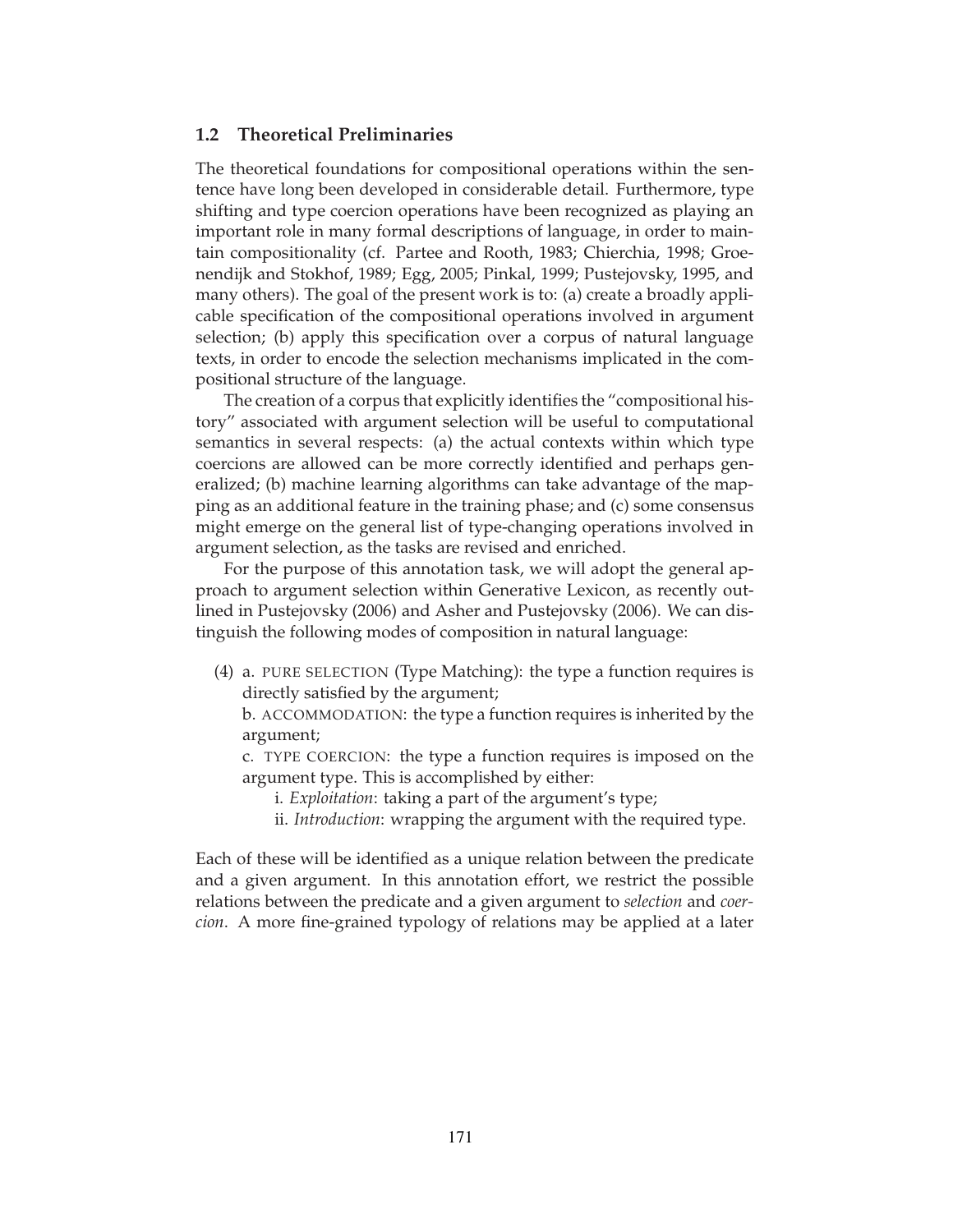point. Furthermore, qualia structure values<sup>1</sup> are identified in both argument selection and modification contexts.

The rest of this document proceeds as follows. In Section 2, we describe our general methodology and architecture for GL annotation. Section 3 gives an overview of each of the annotation tasks as well as some details on the resulting GLML markup. A more thorough treatment of the material we present, including the complete GLML specification and updates on the annotation effort can be found at www.glml.org.

# **2 General Methodology and Architecture**

In this section, we describe the set of tasks for annotating compositional mechanisms within the GL framework. The current GL markup will include the following tasks, each of which is described below in Section 3.

- (5) a. Mechanisms of Argument Selection: Verb-based Annotation
	- b. Qualia in Modification Constructions
	- c. Type Selection in Modification of Dot Objects

## **2.1 System Architecture**

Each GLML annotation task involves two phases: *the data set construction phase* and *the annotation phase*. The first phase consists of (1) selecting the target words to be annotated and compiling a sense inventory for each target, and (2) data extraction and preprocessing. The prepared data is then loaded into the annotation interface. During the annotation phase, the annotation judgments are entered into the database, and the adjudicator resolves disagreements. The resulting database representation is used by the exporting module to generate the corresponding XML markup, stand-off annotation, or GL logical form.

These steps will differ slightly for each of the major GLML annotation tasks. For example, Task 1 focuses on annotating compositional processes between the verbs and their arguments. The first step for this task involves (1) selecting the set of target verbs, (2) compiling a sense inventory for each

<sup>&</sup>lt;sup>1</sup>The qualia structure, inspired by Moravcsik (1975)'s interpretation of the *aitia* of Aristotle, is defined as the modes of explanation of a word or phrase, and defined below (Pustejovsky, 1991): (a) FORMAL: the category distinguishing the meaning of a word within a larger domain; (b) CONSTITUTIVE: the relation between an object and its constituent parts; (c) TELIC: the purpose or function of the object, if there is one; (d) AGENTIVE: the factors involved in the object's origins or "coming into being".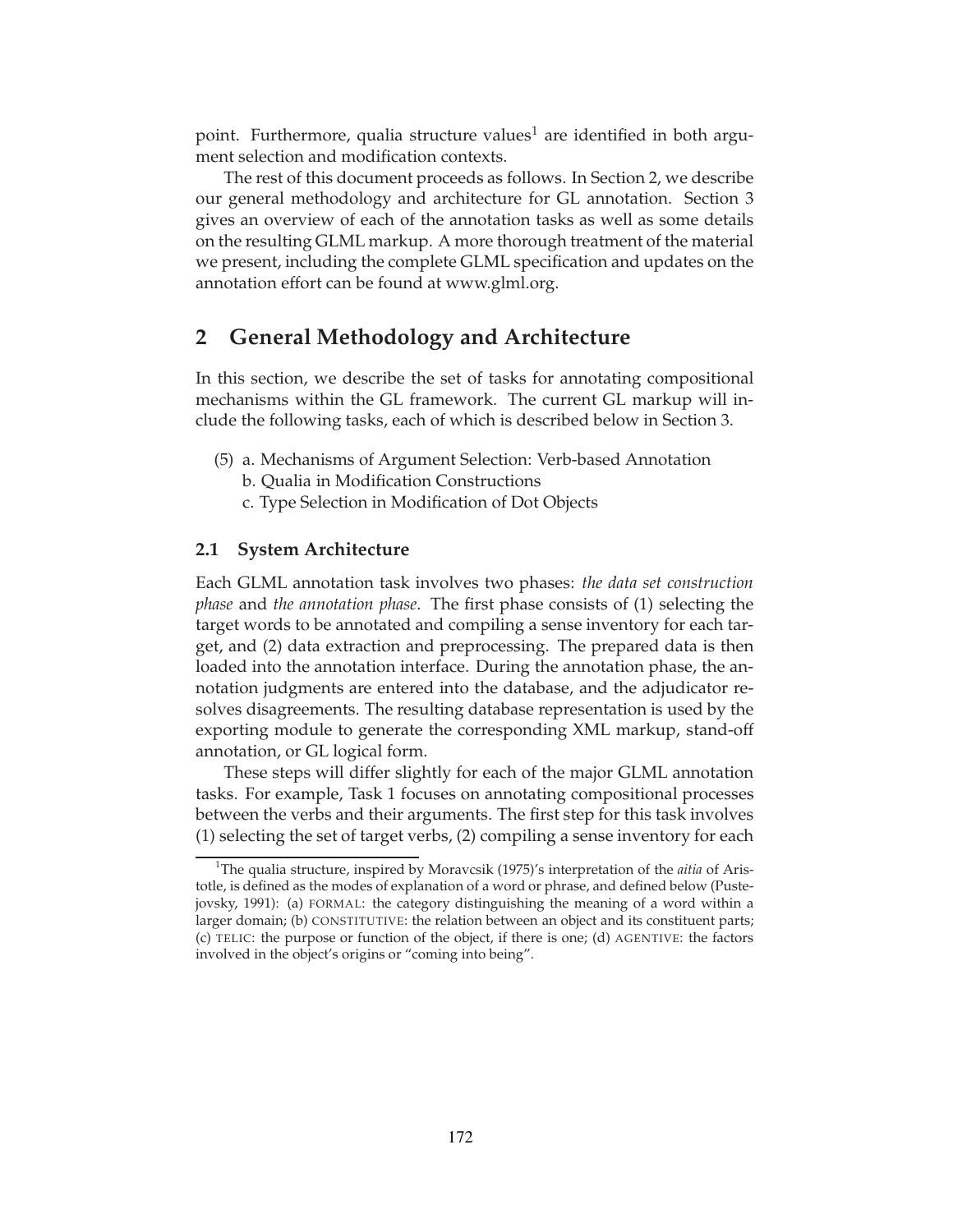target, and (3) associating a type template or a set of templates with each sense. Since the objective of the task is to annotate coercion, our choices must include the verbs that exhibit the coercive behavior at least in some of their senses.

At the next step, the data containing the selected target words is extracted from a corpus and preprocessed. Since the GLML annotation is intra-sentential, each extracted instance is a sentence. Sentences are parsed to identify the relevant arguments, adjuncts or modifiers for each target. The data is presented to the annotatator with the target word and the headword of the relevant phrase highlighted.

Due to the complexity of the GLML annotation, we chose to use the task-based annotation architecture. The annotation environment is designed so that the annotator can focus on one facet of the annotation at a time. Thus, in Task 1, the verbs are disambiguated by the annotator in one subtask, and the annotation of the actual compositional relationship is done in another subtask. Figure 1 shows an example of the interface for the verbbased annotation task .



Figure 1: Example of Annotation Interface for GLML Annotation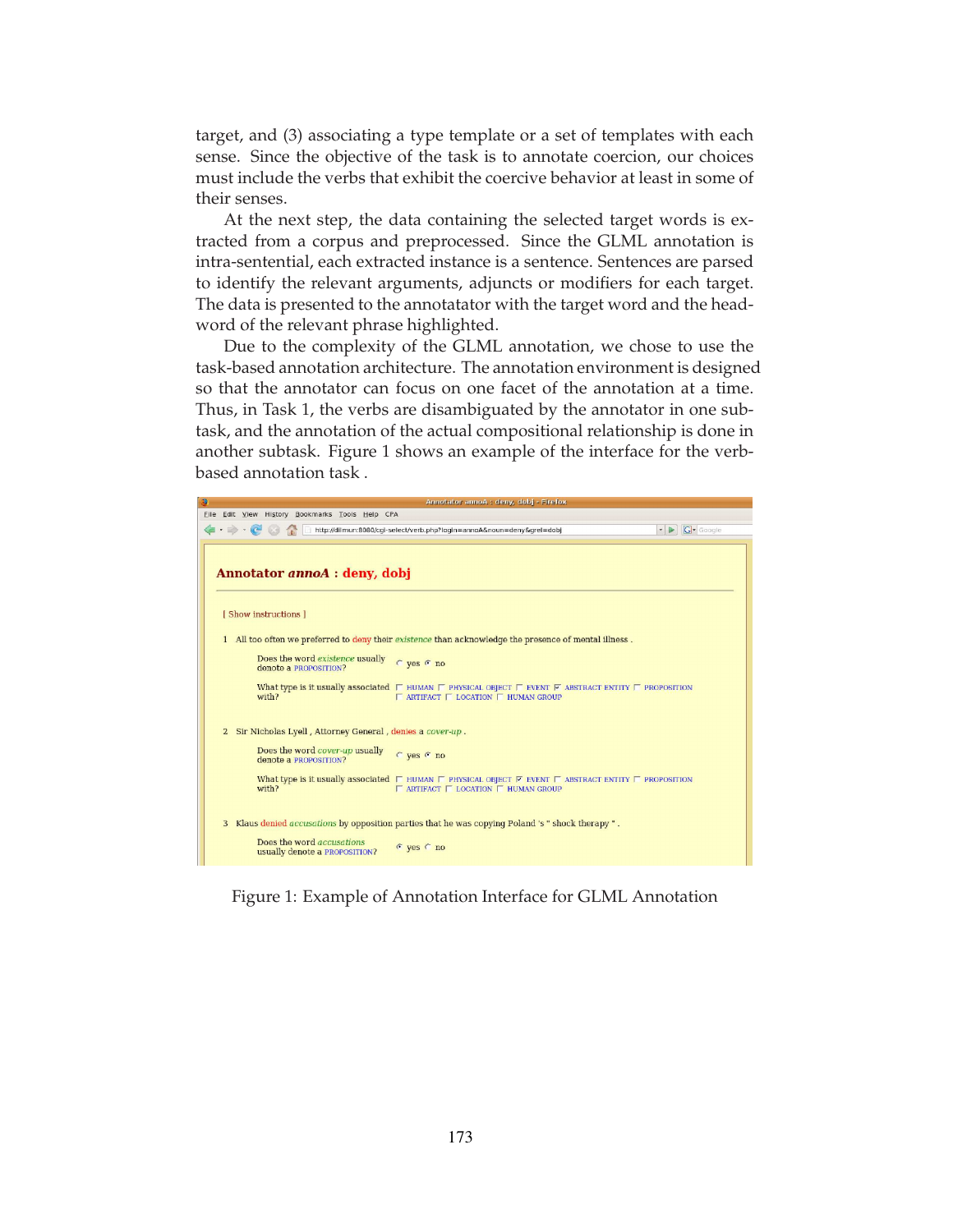# **2.2 The Type System for Annotation**

The type system we have chosen for annotation is purposefully shallow, but we also aimed to include types that would ease the complexity of the annotation task. The type system is not structured in a hierarchy, but rather it is presented as a set of types. For example, we include both HUMAN and ANIMATE in the type system along with PHYSICAL OBJECT. While HUMAN is a subtype of both ANIMATE and PHYSICAL OBJECT, the annotator does not need to be concerned with this. This allows the annotator to simply choose the HUMAN type when necessary rather than having to deal with type inheritance.

While the set of types for GLML annotation can easily be modified, the following list is currently being used:

(6) HUMAN, ANIMATE, PHYSICAL OBJECT, ARTIFACT, ORGANIZATION, EVENT, PROPOSITION, IN-FORMATION, SENSATION, LOCATION, TIME PERIOD, ABSTRACT ENTITY, ATTITUDE, EMOTION, PROPERTY, OBLIGATION, AND RULE

# **3 Annotation Tasks**

In this section, we describe the annotation process: the steps involved in each task and the way they are presented to the annotators. In this paper, we focus on the task descriptions rather than an in depth review of the annotation interface and the resulting GLML markup.

The general methodology for each task is as follows: 1) Select a target set of words and compile a sense inventory for each one, 2) Select a set of sentences for each target, 3) Disambiguate the sense of the target in a given sentence, and 4) Answer questions specific to the annotation task in order to create the appropriate GLML link.

# **3.1 Mechanisms of Argument Selection: Verb-based Annotation**

This annotation task involves choosing which selectional mechanism is used by the predicate over a particular argument. The possible relations between the predicate and a given argument will, for now, be restricted to *selection* and *coercion*. In *selection*, the argument NP satisfies the typing requirements of the predicate, as in *The child threw the stone (*PHYS-ICAL OBJECT*)*. *Coercion* encompasses all cases when a type-shifting operation (exploitation or introduction) must be performed on the complement NP in order to satisfy selectional requirements of the predicate, as in *The White House* (LOCATION  $\rightarrow$  HUMAN) denied this statement.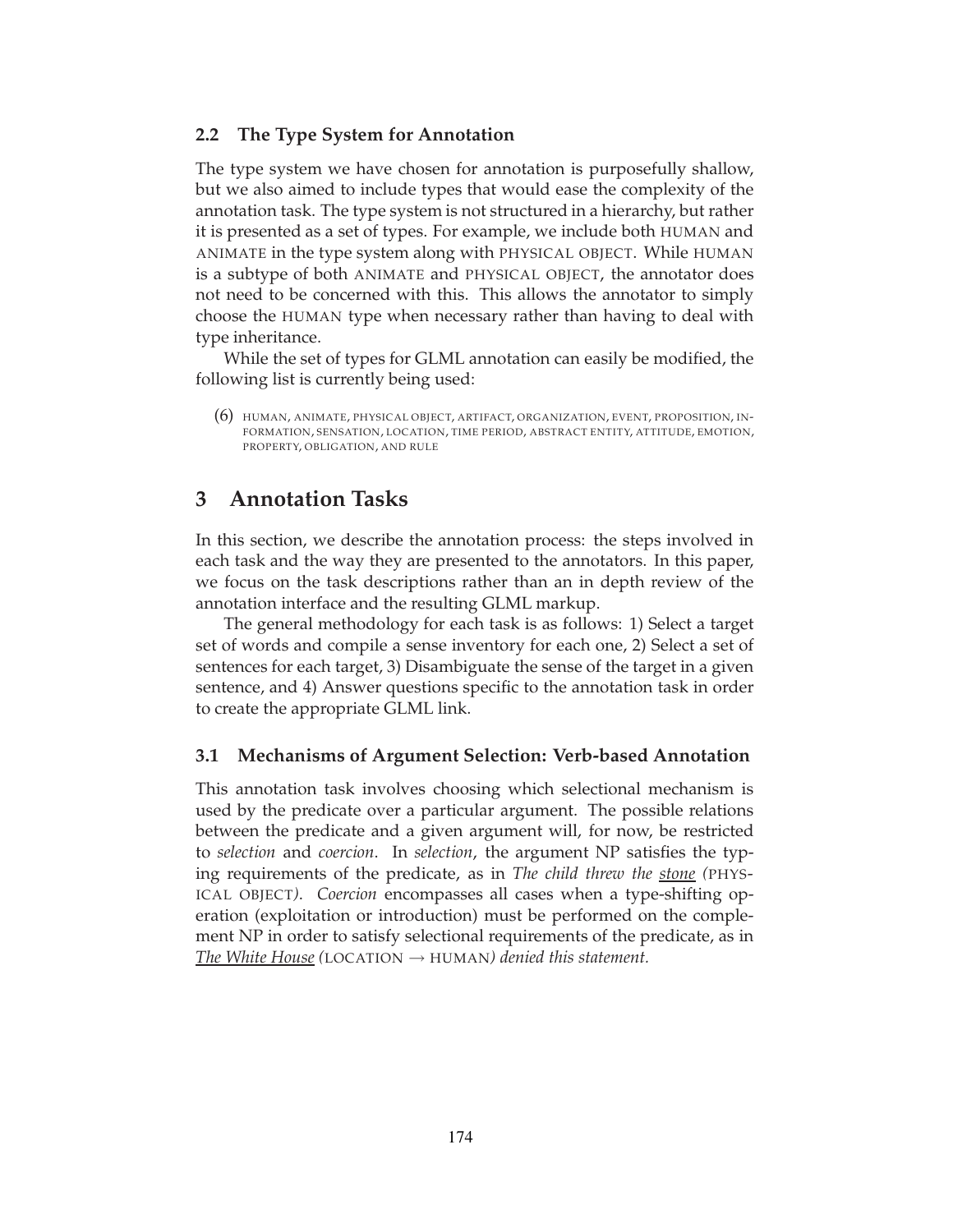An initial set of verbs and sentences containing them has been selected for annotation. For each sentence, the compositional relationship of the verb with every argument and adjunct will be annotated. The target types for each argument are provided in a *type template* that is associated with the sense of the verb in the given sentence. For example, one of the senses of the verb *deny* (glossed as "State or maintain that something is untrue") would have the following type template: HUMAN *deny* PROPOSITION.

In the first subtask, the annotator is presented with a set of sentences containing the target verb and the chosen grammatical relation. The annotator is asked to select the most fitting sense of the target verb, or to throw out the example (pick the " $N/A$ " option) if no sense can be chosen either due to insufficient context, because the appropriate sense does not appear in the inventory, or simply no disambiguation can be made in good faith.

Next, the annotator is presented with a list of sentences in which the target verb is used in the same sense and is asked to determine whether the argument in the specified grammatical relation belongs to the type specified in the corresponding template. If the argument belongs to the appropriate type, the "yes" box is clicked, generating a CompLink with comp-Type="SELECTION". If "no" is selected, a type selection menu pops up below the first question, and the annotator is asked to pick a type from a list of shallow types which is usually associated with the argument. Consequently, a CompLink with compType="COERCION" is created with the corresponding source and target type.

The following example of GLML markup is generated from the database<sup>2</sup>:

*Sir Nicholas Lyell, Attorney General, denies a cover-up.*

```
<SELECTOR sid="s1">denies</SELECTOR>
a <NOUN nid="n1">cover-up</NOUN> .
<CompLink cid="cid1" sID="s1" relatedToNoun="n1" gramRel="dobj"
compType="COERCION" sourceType="EVENT" targetType="PROPOSITION"/>
```
## **3.2 Qualia Selection in Modification Constructions**

For this task, the relevant semantic relations are defined in terms of the qualia structure. We examine two kinds of constructions in this task: adjectival modification of nouns and nominal compounds<sup>3</sup>.

<sup>&</sup>lt;sup>2</sup>While we present these examples as an inline annotation, a LAF (Ide and Romary, 2003) compliant offset annotation is fully compatible with GLML.

<sup>&</sup>lt;sup>3</sup>Since target nouns have already been selected for these two tasks, it is also possible to annotate qualia selection in verb-noun contexts such as *Can you shine the lamp over here?* (TELIC). However, here we focus solely on the modification contexts mentioned here.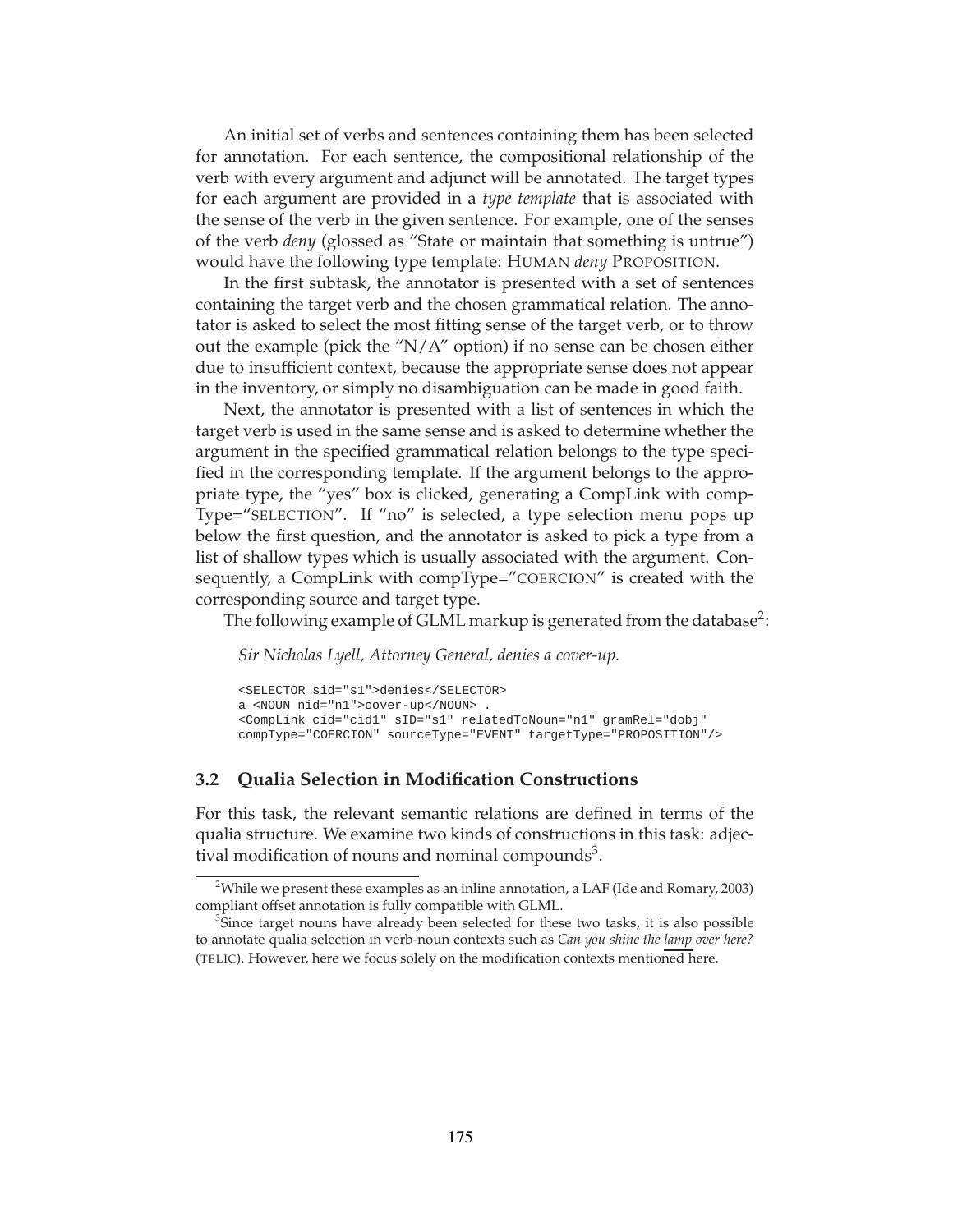#### **3.2.1 Adjectival Modification of Nouns**

This task involves annotating how particular noun qualia values are bound by the adjectives. Following Pustejovsky (2000), we assume that the properties grammatically realized as adjectives "bind into the qualia structure of nouns, to select a narrow facet of the noun's meaning." For example, in the NP "a sharp metal hunting knife", *sharp* refers to the knife as a physical object, its FORMAL type, *metal* is associated with a material part of the knife (CONSTITUTIVE), and *hunting* is associated with how the knife is used (TELIC). Similarly, *forged* in "a forged knife" is associated with the creation of the knife (AGENTIVE).

The task begins with sense disambiguation of the target nouns. Questions are then used to help the annotator identify which qualia relations are selected. For example, the TELIC question for the noun *table* would be "Is this adjective associated with the inherent purpose of table?" These questions will change according to the type associated with the noun. Thus, for natural types such as *woman*, the TELIC question would be "Is this adjective associated with a specific role of woman?" Similarly, for the AGEN-TIVE role, the question corresponding to the PHYSICAL OBJECT-denoting nouns refers to the "making or destroying" the object, while for the EVENTdenoting nouns, the same question involves "beginning or ending" of the event. QLinks are then created based on the annotator's answers, as in the following example:

*The walls and the wooden table had all been lustily scrubbed.*

```
<SELECTOR sid="s1">wooden</SELECTOR>
<NOUN nid="n1">table</NOUN>
<QLink qid="qid1" sID="s1" relatedToNoun="n1" qType="CONST"/>
```
#### **3.2.2 Nominal Compounds**

This task explores the semantic relationship between elements in nominal compounds. The general relations presented in Levi (1978) are a useful guide for beginning a classification of compound types, but the relations between compound elements quickly prove to be too coarse-grained. Warren's comprehensive work (Warren, 1978) is a valuable resource for differentiating relation types between compound elements.

The class distinction in compound types in language can be broken down into three forms (Spencer, 1991): endocentric compounds, exocentric compounds, and dvandva compounds. Following Bisetto and Scalise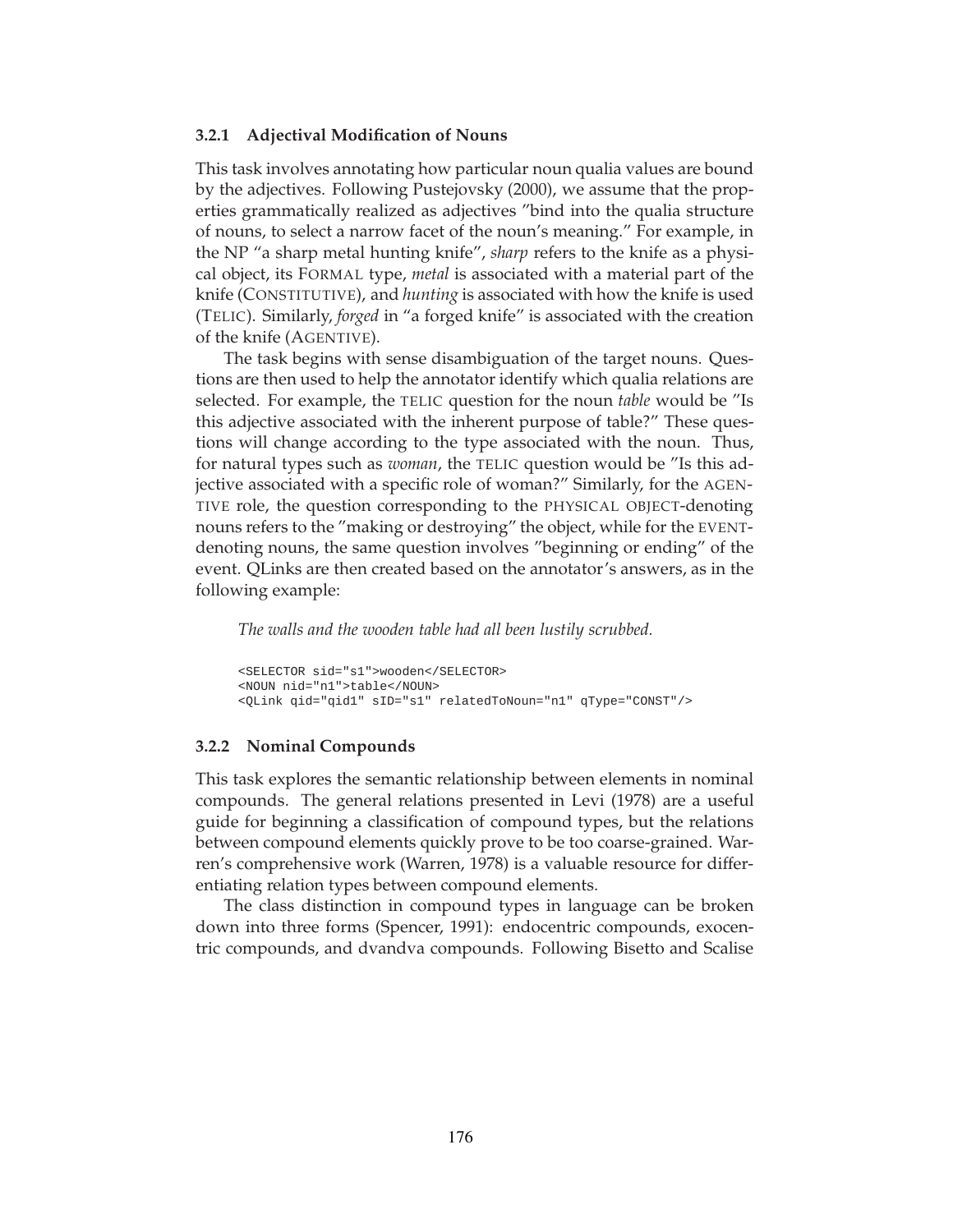(2005), however, it is possible to distinguish three slightly differently constructed classes of compounds, each exhibiting endocentric and exocentric behavior: subordinating, attributtive, and coordinate.

We will focus on the two classes of *subordinating* and *attributive* compounds. Within each of these, we will distinguish between *synthetic* and *non-synthetic* compounds. The former are deverbal nouns, and when acting functionally (subordinating), take the sister noun as an argument, as in *bus driver* and *window cleaner*. The non-synthetic counterparts of these include *pastry chef* and *bread knife*, where the head is not deverbal in any obvious way. While Bisetto and Scalise's distinction is a useful one, it does little to explain how non-relational sortal nouns such as *chef* and *knife* act functionally over the accompanying noun in the compound, as above.

This construction has been examined within GL by Johnston and Busa (1999). We will assume much of that analysis in our definition of the task described here. Our basic assumption regarding the nature of the semantic link between both parts of compounds is that it is generally similar to the one present in adjectival modification. The only difference is that in nominal compounds, for instance, the qualia of a head noun are activated or exploited by a different kind of modifier, a noun. Given this similarity, the annotation for this task is performed just as it is for the adjectival modification task. A QLink is created as in the following example:

*Our guest house stands some 100 yards away.*

```
<SELECTOR sid="s1">guest</SELECTOR>
<NOUN nid="n1">house</NOUN>
<QLink qid="qid1" sID="s1" relatedToNoun="n1" qType="TELIC"/>
```
## **3.3 Type Selection in Modification of Dot Objects**

This task involves annotating how particular types within dot objects are exploited in adjectival and nominal modification constructions. *Dot objects* or *complex types* (Pustejovsky, 1995) are defined as the product of a type constructor  $\bullet$  ("dot"), which creates dot objects from any two types a and  $b$ , creating  $a \bullet b$ . Complex types are unique because they are made up of seemingly incompatible types such as FOOD and EVENT.

Given a complex type  $c = a \bullet b$ , there are three possible options: 1) the modifier applies to both a and  $b$ , 2) the modifier applies to a only, or 3) the modifier applies to b only. Option 1 would be illustrated by examples such as *good book [+info, +physobj]* and *long test [+info, +event]*. Examples such as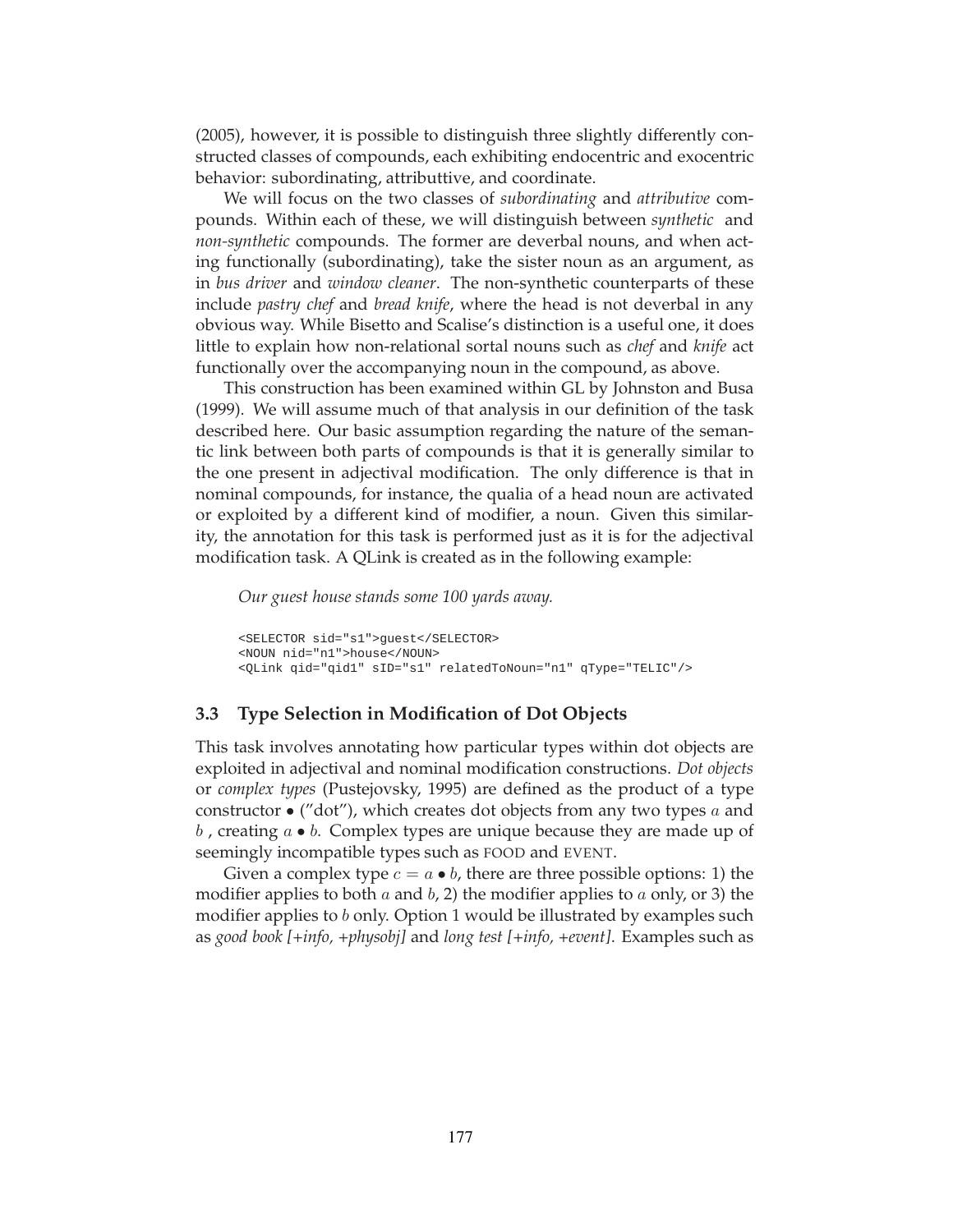*delicious lunch [+food, -event]* and *long lunch [-food, +event]* illustrate options 2 and 3. A listing of dot objects can be found in Pustejovsky (2005).

The sense inventory for the collection of dot objects chosen for this task will include only homonyms. That is, only contrastive senses such as the *river bank* versus *financial institution* for *bank* will need to be disambiguated. Complementary senses such as the financial institution itself versus the building where it is located are not included.

In order to create the appropriate CompLink, the annotator will select which type from a list of component types for a given dot object is exploited in the sentence. The resulting GLML is:

*After a while more champagne and a delicious lunch was served.*

```
<SELECTOR sid="s1">delicious</SELECTOR>
<NOUN nid="n1">lunch</NOUN>
<CompLink cid="cid1" sID="s1" relatedToNoun="n1" gramRel="mod"
compType="SELECTION" sourceType="[PHYS_OBJ,EVENT]"
targetType="PHYS_OBJ" />
```
# **4 Conclusion**

In this paper, we approach the problem of annotating the relation between a predicate and its argument as one that encodes the compositional history of the selection process. This allows us to distinguish surface forms that directly satisfy the selectional (type) requirements of a predicate from those that are accommodated or coerced in context. We described a specification language for selection, GLML, based largely on the type selective operations in GL, and three annotation tasks using this specification to identify argument selection behavior.

There are clearly many compositional operations in language that have not been addressed in this paper. The framework is general enough, however, to describe a broad range of type selective behavior. As the tasks become more refined, the extensions will also become clearer. Furthermore, as other languages are examined for annotation, new tasks will emerge reflecting perhaps language-specific constructions.

#### **Acknowledgements**

The idea for annotating a corpus according to principles of argument selection within GL arose during a discussion at GL2007 in Paris, between one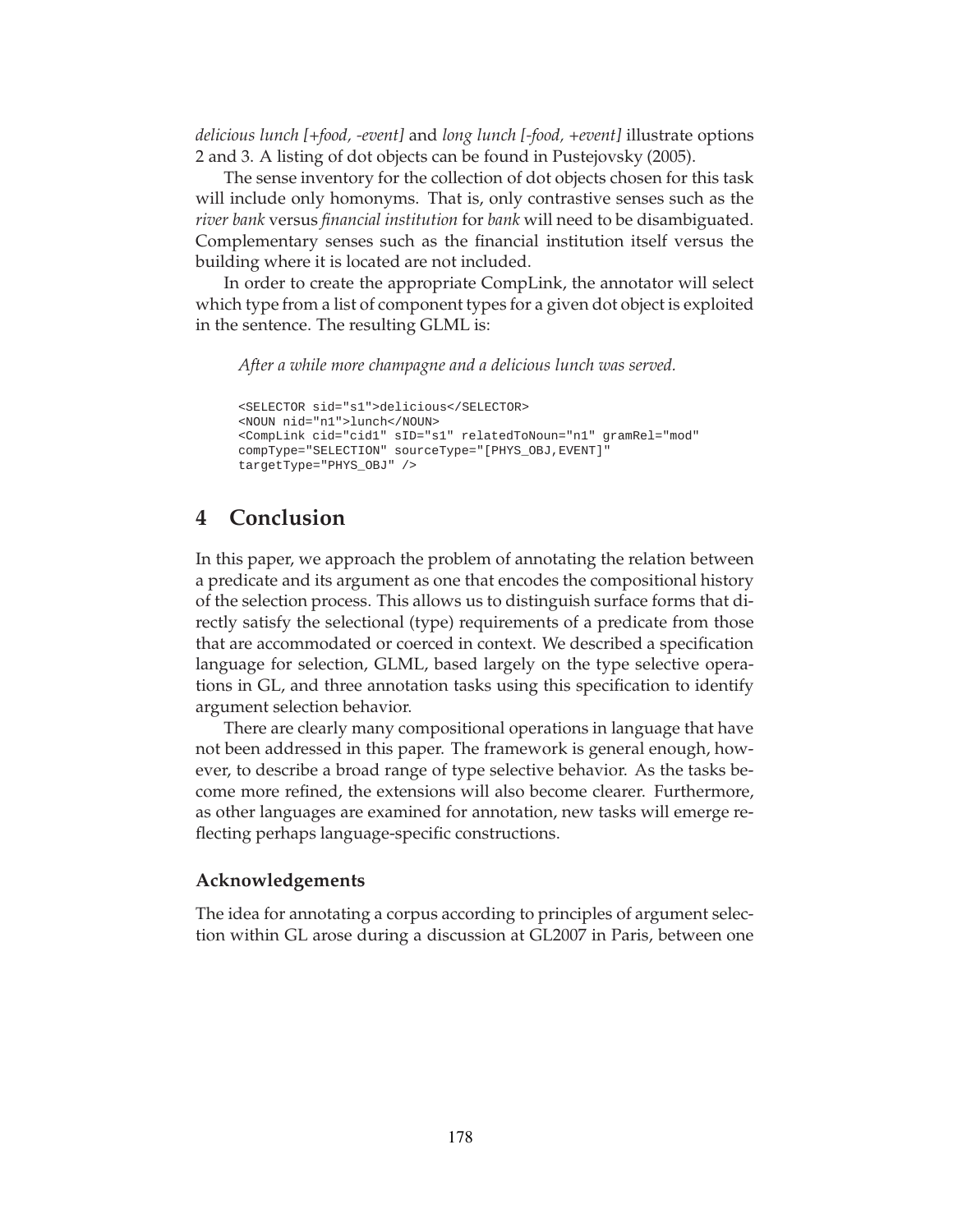of the authors (J. Pustejovsky) and Nicoletta Calzolari and Pierrette Bouillon. Recently, the authors met with other members of the GLML Working Group in Pisa at the ILC (September 23-25, 2008). We would like to thank the members of that meeting for their fruitful feedback and discussion on an earlier version of this document. In particular, we would like to thank Nicoletta Calzolari, Elisabetta Jezek, Alessandro Lenci, Valeria Quochi, Jan Odijk, Tommaso Caselli, Claudia Soria, Chu-Ren Huang, Marc Verhagen, and Kiyong Lee.

# **References**

- N. Asher and J. Pustejovsky. 2006. A type composition logic for generative lexicon. *Journal of Cognitive Science*, 6:1–38.
- A. Bisetto and S. Scalise. 2005. The classification of compounds. *Lingue e Linguaggio*, 2:319–332.
- Aljoscha Burchardt, Katrin Erk, Anette Frank, Andrea Kowalski, Sebastian Pado, and Manfred Pinkal. 2006. The salsa corpus: a german corpus resource for lexical semantics. In *Proceedings of LREC*, Genoa, Italy.
- Gennaro Chierchia. 1998. Reference to kinds across language. *Natural Language Semantics, 6(4)*.
- Marcus Egg. 2005. *Flexible semantics for reinterpretation phenomena*. CSLI, Stanford.
- Jeroen Groenendijk and Martin Stokhof, 1989. *Type-shifting rules and the semantics of interrogatives*, volume 2, pages 21–68. Kluwer, Dordrecht.
- Jerry R. Hobbs, Mark Stickel, and Paul Martin. 1993. Interpretation as abduction. *Artificial Intelligence*, 63:69–142.
- Nancy Ide and L. Romary. 2003. Outline of the international standard linguistic annotation framework. In *Proceedings of ACL'03 Workshop on Linguistic Annotation: Getting the Model Right*.
- M. Johnston and F. Busa. 1999. The compositional interpretation of compounds. In E. Viegas, editor, *Breadth and Depth of Semantics Lexicons*, pages 167–167. Dordrecht: Kluwer Academic.
- Karin Kipper. 2005. *VerbNet: A broad-coverage, comprehensive verb lexicon*. Phd dissertation, University of Pennsylvania, PA.
- J. N. Levi. 1978. *The Syntax and Semantics of Complex Nominals*. Academic Press, New York.
- K. Markert and M. Nissim. 2007. Metonymy resolution at semeval i: Guidelines for participants. In *Proceedings of the ACL 2007 Conference*.